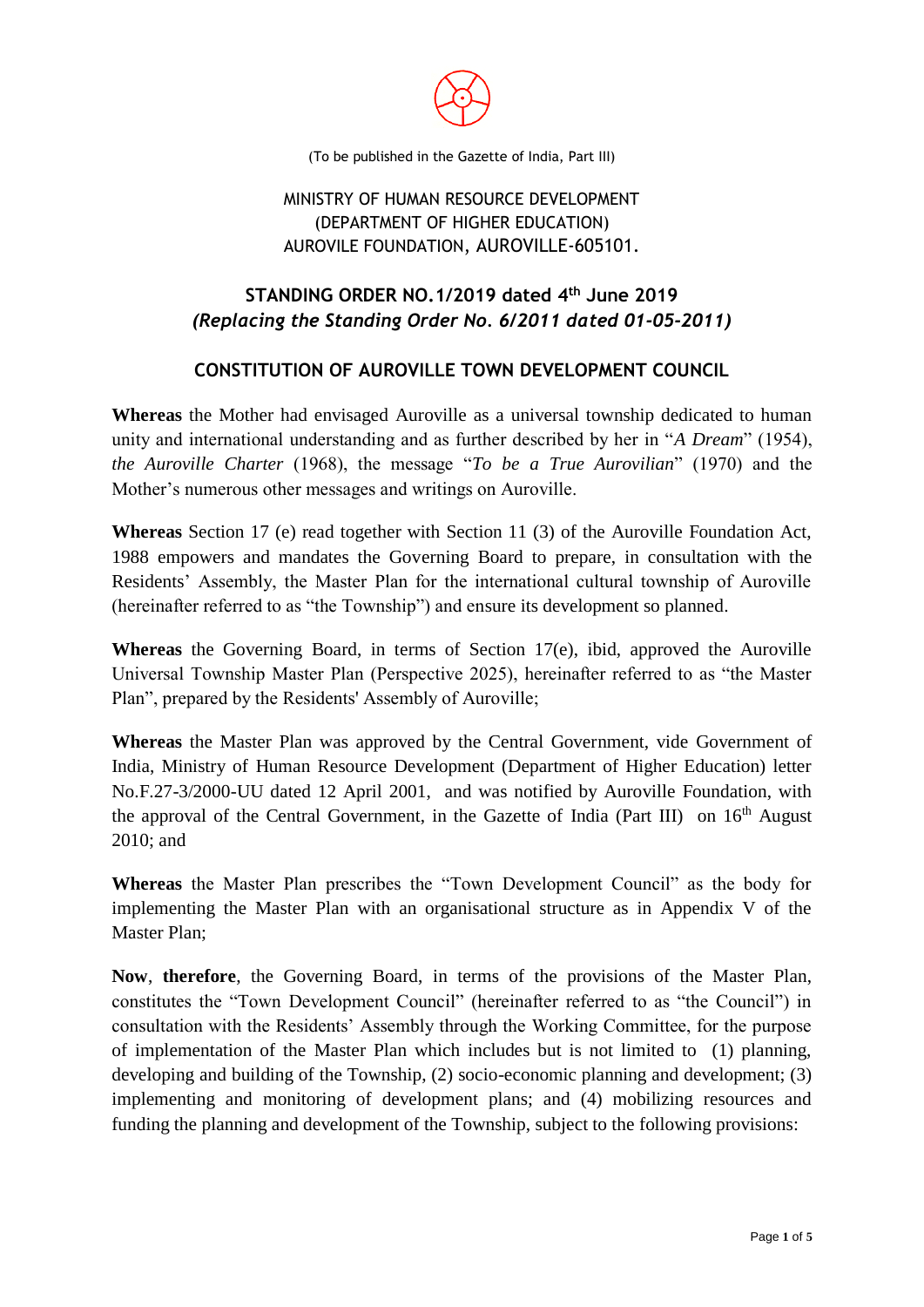## **1. Council Membership :**

The Council shall consist of a maximum of 15 members nominated by the Residents' Assembly through the Working Committee from amongst the Residents' of Auroville, whose names are entered in the Register of Residents' maintained in terms of Section 18(2) of the Auroville Foundation Act 1988 and approved and notified by the Governing Board and shall include members representing functional areas and nominated members as given below:

# Functional Areas (13 members):

- Town Planning
- Urban Design
- Physical Infrastructure
- Social Infrastructure
- Economic Development
- Applied Research on Sustainable Development
- Resource Mobilisation
- Implementation and Monitoring
- Greenbelt, Green Zones and Parks
- Communication

Nominated Members (2 members):

- Nominee of the Governing Board
- Nominee of the Working Committee

## **2. Office Bearers :**

The Council will have three office-bearers namely one Chairperson, one Member-Secretary and one Member in charge of Finance & Accounts. The Governing Board shall nominate their nominee in the Town Development Council. The Council shall elect these three office-bearers from amongst themselves and decide on the levels of delegated authority to these office bearers.

## **3. Term of Office:**

- (a) The term of office of a member shall be 4 years from the date of notification by the Governing Board of his/her nomination by Working Committee;
- (b) Six months before the expiry of each 4 year term, the new members of the Council will be nominated and will commence an induction and transition process with the then existing Council members to ensure a smooth transition;
- (c) The Governing Board may, in consultation with the Working Committee, may reappoint functional-area members to the new succeeding Council, so as to ensure continuity of work. The re-appointment of council members will be subject to the eligibility criterion as per clause 3 (d) below.
- Page **2** of **5** (d) A member shall be eligible for re-nomination for a maximum of one term in succession and for subsequent nomination on the same terms after a lapse of 2 terms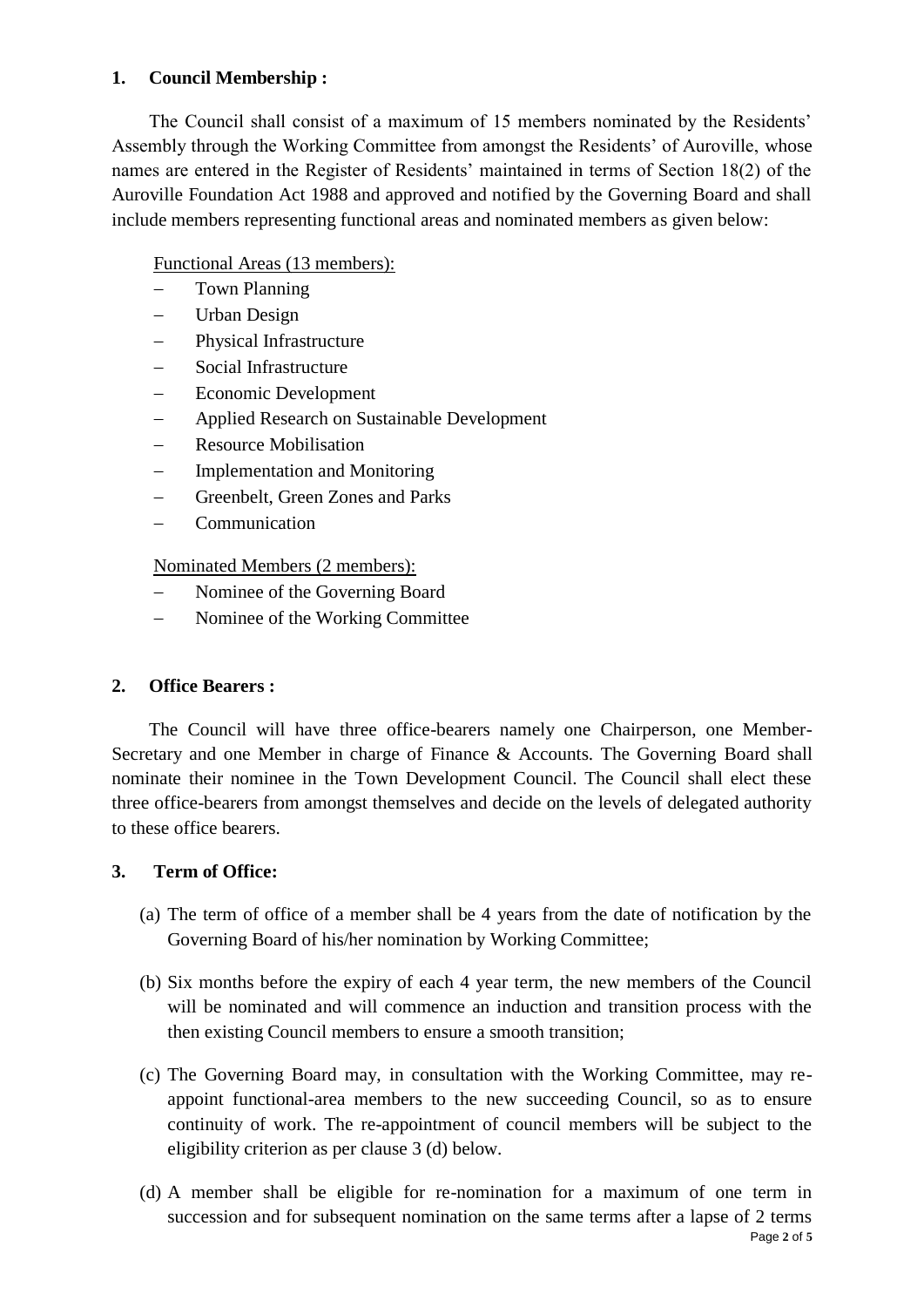from the last one; and for subsequent nomination on the same terms after a lapse of 2 terms from the last one.

### **4. Cessation of Membership:**

A member shall cease to be on the Council: (1) if he/she is continuously absent from Council work or Auroville for more than six months; (2) if he/she resigns in writing and the resignation, recommended by the Council, is accepted by the Governing Board; (3) if the Governing Board, on the recommendation of the Council, for good and sufficient reasons to be recorded in writing, removes a member;

#### **5. Nominations and Vacancies:**

Members of the Council will be appointed by the Governing Board in consultation with the Residents Assembly through the Working Committee. If a casual vacancy is caused for any reason, the Governing Board, in consultation with the Working Committee, may appoint a member for the vacancy for the remaining period of the term. For the appointment of members of the Council, the Governing Board will issue suitable Office Orders from time to time. Such Office Orders will contain the names of the members, their term and the functional areas of responsibility.

### **6. Functions and Responsibilities:**

The Governing Board herewith empowers the Council, being the Prescribed Authority as mentioned in the Master Plan, with the following functions and responsibilities:

- (a) Ensure that the Township is planned, developed and built generally according to the "Galaxy Concept" approved by the Mother and the Master Plan to manifest the Mother's vision of Auroville within a time frame;
- (b) Prepare and approve Zonal Plans, Local Area Plans and 5 year Detailed Development Plans for building the Township in a time bound manner;
- (c) Review and update the Master Plan every 15 years with the first such review to take place in 2025;
- (d) Prepare and approve Development Plan Regulations (Building By-laws) as well as give Building Permissions and Completion Certificates;
- (e) Prepare and approve budgets, estimates, planning schedules, work plans and work completion schedules;
- (f) Assist in raising or raise funds for planning, developing and building the Township including the consolidation of land required for the purpose. The funds so raised shall be deposited in the Auroville Unity Fund and disbursed to the Council for the realisation of approved development plans;
- (g) Secure the services of town planners, urban designers, engineers, architects, contractors, surveyors, consultants, legal advisors, and such other experts and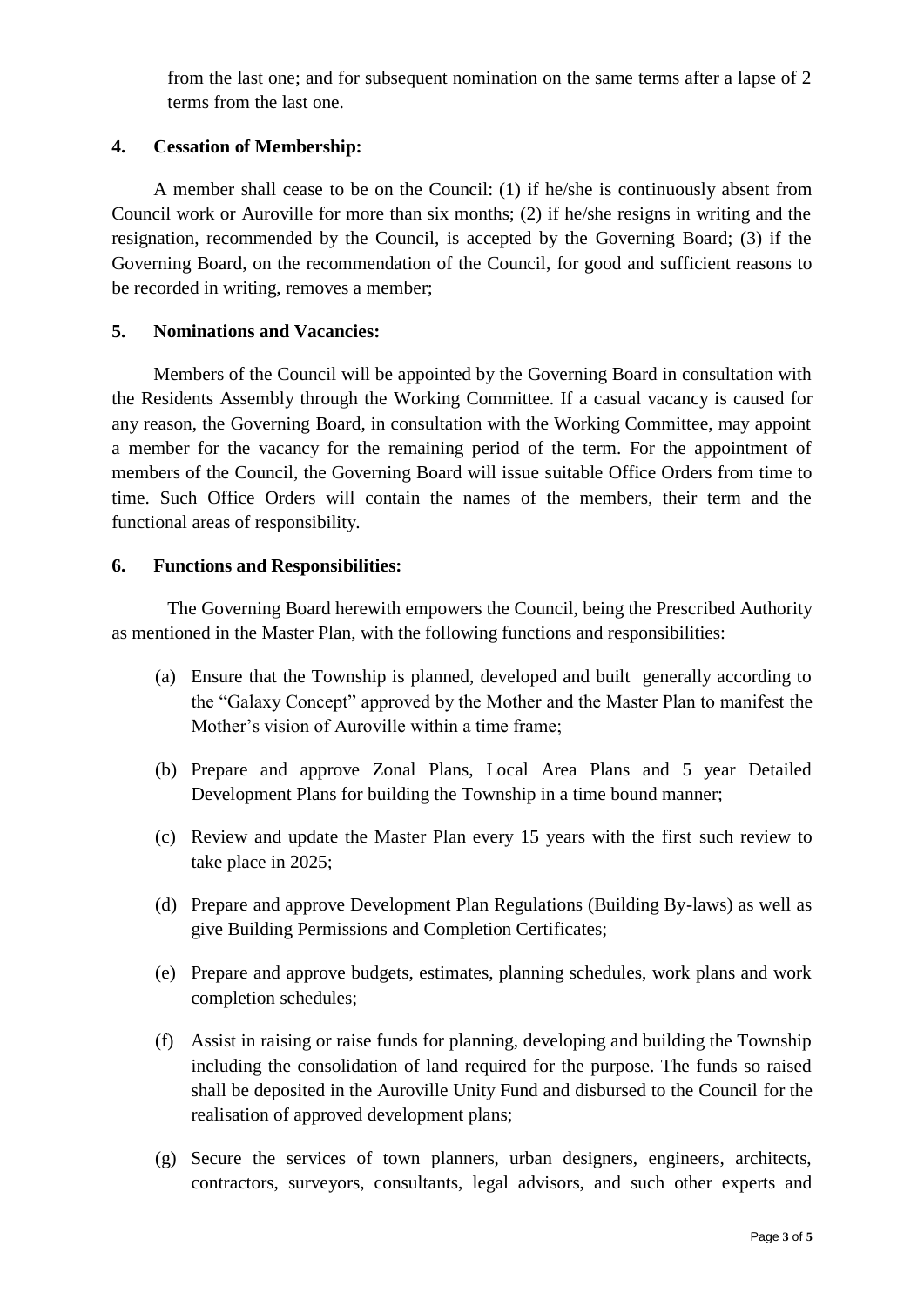professionals from within and outside Auroville as may be necessary from time to time and on such terms and conditions as may be decided by the Council;

- (h) Prepare and implement communication and consultation processes that encourage an active, constructive and participatory involvement of Auroville residents in the implementation of the Master Plan;
- (i) Constitute functional teams, working groups, project teams and other resource groups as may be necessary from time to time on such terms and conditions as may be decided by the Council;
- (j) Secure, where necessary, the required recognition or endorsement from the appropriate central, state, local or district government authorities for the implementation of the Master Plan in consultation and cooperation with the Secretary, Auroville Foundation;
- (k) Prepare rules and regulations for ensuring enforcement of the Master Plan with the approval of the Governing Board.

### **7. Advisory Committee:**

The Governing Board will constitute the TDC Advisory Group (TAG) comprising up to 7 members including the Director, Town and Country Planning, Government of Tamil Nadu, to advise the Governing Board and the Council on matters relating to the Master Plan, including, but not limited to, the preparation of Detailed Development Plans and the monitoring and reviewing of planning and development progress.

#### **8. Accountability and Reporting:**

- (a) The Council shall be accountable to the Governing Board, through the Working Committee, and shall submit to it a faithful and true account of its activities, including income and expenditure as and when required by the Governing Board.
- (b) The Council shall also submit a faithful and true account of its activities to the Residents' Assembly, through the Working Committee, as decided from time to time.
- (c) The Council shall publish an annual report on the progress in implementing the Master Plan.

#### **9. Internal Management:**

The Council shall determine, with the approval of the Governing Board through the Working Committee, its internal working procedures in all respects not inconsistent with the Auroville Foundation Act, 1988, the Auroville Foundation Rules, 1997 and the provisions of this Notification. The Council shall provide a copy of its internal management and financial processes manual to the Working Committee and the Governing Board for information.